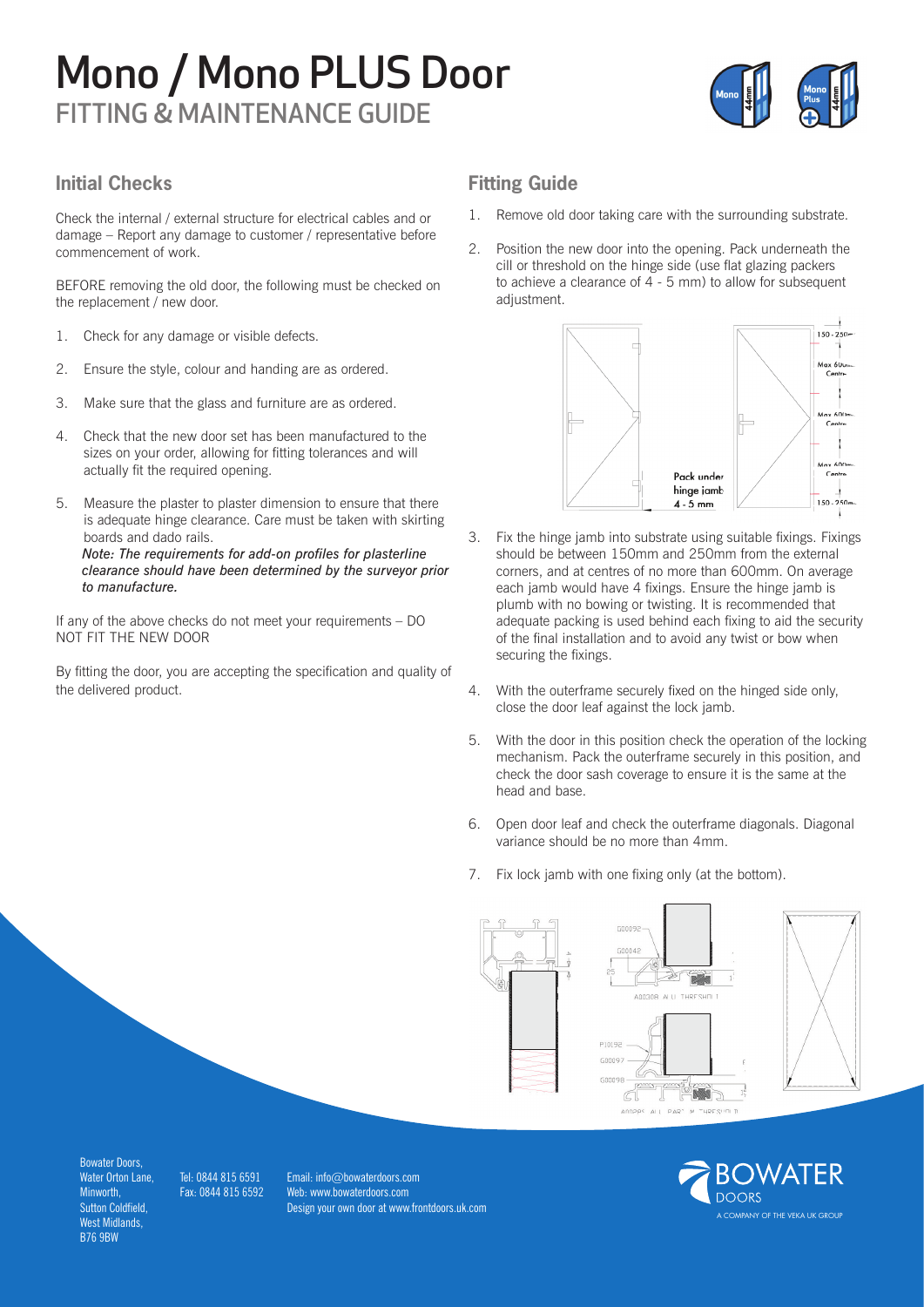# Mono / Mono PLUS Door FITTING & MAINTENANCE GUIDE



8. Close door leaf until it nearly closes against lock jamb. Ensure the gap between sash and jamb (X) is parallel down the full height of the door.



- 9. Pack the outerframe jamb in this position using flat glazing packers. Open and close the sash to check the gap is parallel and that nothing has moved.
- 10. Using suitable fixings, continue to fix the lock jamb. It is recommended to pack behind each fixing to aid the security of the final installation and to avoid any twist and bow when securing the fixings.
- 11. Ensure the cill and/or threshold is adequately packed along its length to prevent distortion caused by constant use/traffic.
- 12. Bowater Doors do not recommend the fixing of PVCu or aluminium thresholds due to the possibility of water ingress. Secure the threshold using foam and/or silicone.



- 13. Check the operation of the door. When lifting the handle to engage the hooks, door compression should be noticeable. An increase or decrease in compression can be done by slight adjustments to the lock keeps.
- 14. Adjustment to sash coverage/position cannot be carried out via the hinges, as these are non adjustable.
- 15. Once the operation of the door is acceptable, seal and trim as required.



Bowater Doors, Water Orton Lane, Minworth, Sutton Coldfield, West Midlands, B76 9BW

Tel: 0844 815 6591 Fax: 0844 815 6592

Email: info@bowaterdoors.com Web: www.bowaterdoors.com Design your own door at www.frontdoors.uk.com